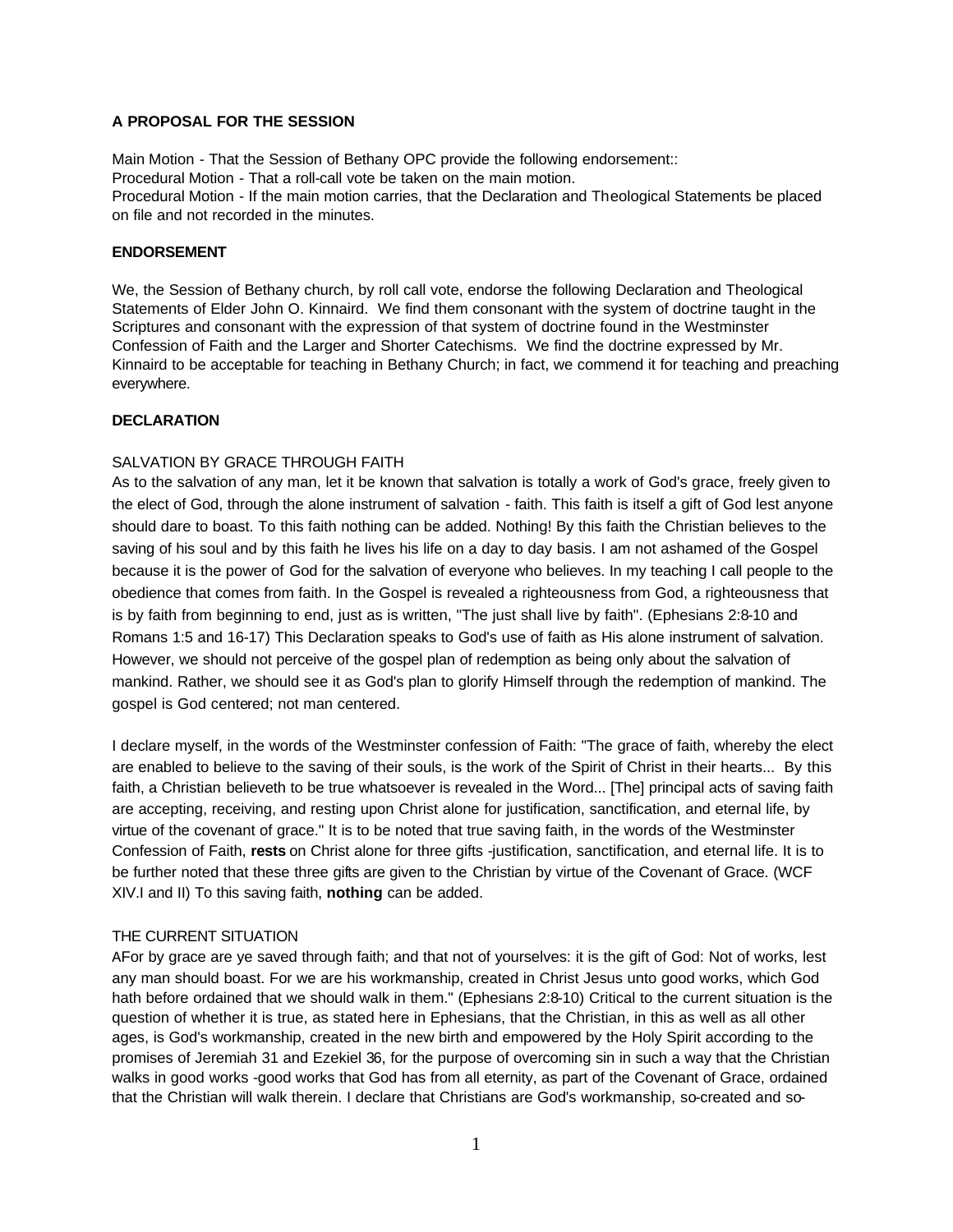empowered. There is for each Christian a Grace of Justification and a Grace of Sanctification.

# ON THE FOLLOWING PAGES ARE A NUMBER OF STATEMENTS AS TO MY BELIEFS.

### THEOLOGICAL STATEMENTS

#### THE SCRIPTURES

The 39 books of the Old Testament together with the 27 books of the New Testament (as listed in WCF I), in the original autographs, are the very words of the one living and eternal God. They are inspired, inerrent, authentical, infallible, and authoritative in all matters, whether of faith, life, or whatsoever, to which they address themselves. Though the inward illumination of the Holy Spirit be required to savingly understand them, no man living on this earth since the days of the Apostles, regardless of his office, receives any illumination such as to give that man higher or exclusive claim to authoritative teaching. Each of the 66 books is equally authoritative. "All Scripture is God-breathed and is useful for teaching, rebuking, correcting and training in righteousness, so that the man of God may be thoroughly equipped for every good work."

#### THE INTERPRETATION OF SCRIPTURE

"The infallible rule of interpretation of Scripture is the Scripture itself; and therefore, when there is a question about the true and full sense of any Scripture (which is not manifold, but one), it must be searched and known by other places that speak more clearly." (WCF I.IX) Officers of the OPC do not subscribe to, and should not depend on, that methodology which is sometimes described as AIiteral-where-possible-figurativeonly-when-necessary" (or a variant thereof); we are committed by solemn vow to God and His church to use the methodology of the Confession.

#### GOD THE FATHER'S COVENANT WITH HIS SON

Before time began, God the Father entered into covenant with God the Son to make provision for a people to glorify His name. This covenant is sometimes called the Pre-temporal Covenant due to being made before time began. Others call it the Covenant of Redemption since it pertains to the plan of redemption. For a similar reason, some call it the Covenant of Grace (not to be confused with the covenant given to Abraham nor with the covenant that God makes with the individual Christian). I sometimes call it the Eternal Covenant since it was made in eternity past and will carry on to eternity future, governing all of redemptive history in between. The basic content of this covenant requires the Son to commit himself to do the will of the Father pertaining to the Son coming down from heaven, becoming the incarnate Messiah, preparing Himself (the Son) by fulfilling all righteousness, offering Himself on behalf of man, presenting Himself before the father as a sacrifice, enduring the judgement of the Father, etc. The Father, for His part, promised the Son the power of the Holy Spirit to accomplish those tasks pertaining to redemption, a people of His own upon success, and the Holy Spirit to give to those people to enable them to overcome sin in this world. The sanctions of the covenant were life to Christ and those united to Him upon success and death were there to be failure. There was (and could be) no failure. It is similar to God binding Himself to Abraham by an ordeal oath covenant ratifying ceremony (walking between the pieces of bloodied carcasses) in Genesis 15:17 (interpreted for us in Hebrews 6:16-19). God thereby was saying that He who could not die would die if he failed to keep the covenant. Since He could not die, He was binding Himself to keep the covenant. The resurrection is proof of success. Just as there is but one Covenant of Redemption covering *all* of human and redemptive history, there is but one way man can be saved throughout the whole period from Adam to the Second Coming (after which there will be no further opportunity for salvation -only the Final Judgement). All other covenants, including the pre-Iapsarian (before Adam's sin) Covenant of Works with Adam, are but sub-parts of the Covenant of Redemption. All of history is one redemptive history .Those who teach otherwise, such as the Dispensationalists, are mistaken.

### THE FALL OF MANKIND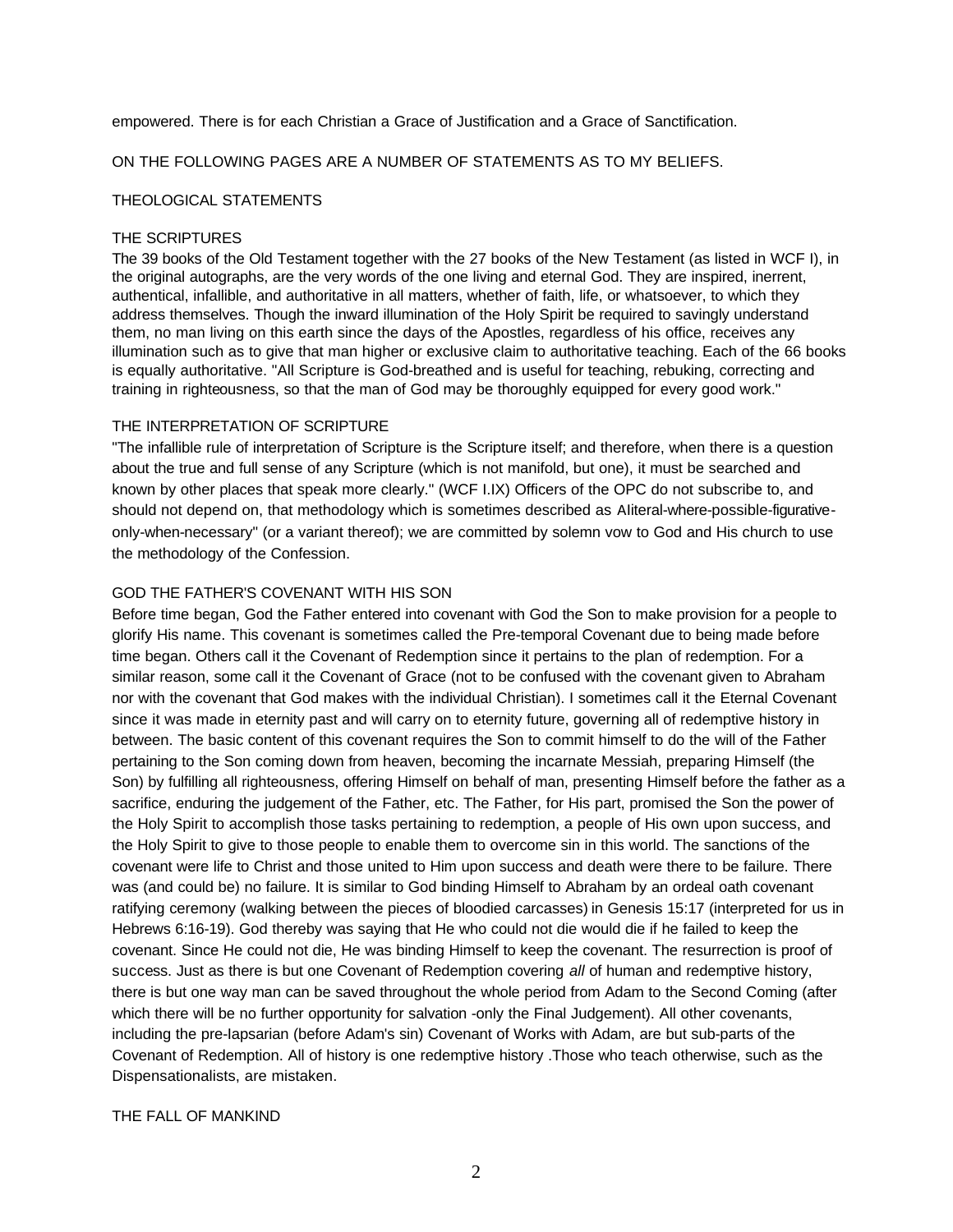The history of redemption starts with the fall. "Our first parents ..sinned ...God...having purposed to order it to his own glory. By this sin they... became dead in sin, and wholly defiled...the guilt of this sin was imputed and the same death in sin, and corrupted nature, conveyed to all...descending from them by natural generation. From this original corruption. ..proceed all actual transgressions. Every sin, both original and actual...bring[s] guilt upon the sinner. .." (WCF VI) From this we notice two problems with which we enter this world and one more that is not far beyond birth. First, we enter with the guilt of Adam, an imputed guilt, and, secondly, we enter with Original Sin. The imputation of Adam's guilt deprives us of any right to inherit the Kingdom of God. Original Sin is a condition of our being whereby we are totally without original righteousness and are wholly disposed to unrighteousness. Thirdly, shortly after birth we, due to original sin, commit the first of many actual sins. These three - the guilt of Adam's sin, our sinful nature, and the guilt of our actual sins -each and all, keep us out of the Fellowship of God, out of the Kingdom. These three define mankind's common problems.

We see these problems summarized in the Q&A of Shorter Catechism 18:

*"Q.* 18. *Wherein consists the sinfulness of that estate whereinto man fell?* 

*"A. The sinfulness of that estate whereinto man fell consists in the guilt* of *Adam's first sin, the want of original righteousness, and the corruption of his whole nature, which is commonly called original sin; together with all actual transgressions which proceed from it.* "

# GOD'S ANSWERS TO MANKIND'S PROBLEMS

These three impediments (absolute impediments unless dealt with by God) to our entry into the Kingdom of God are, for the elect, addressed by the work of Christ and applied by the Holy Spirit, working through God's alone instrument of salvation which is faith. The Q&As of the Shorter Catechism also enlighten us on this score.

The Holy Spirit, through faith, applies the redemption purchased by Christ in our Justification. *"Q.* 33. *What is justification?* 

*"A. Justification is an act* of *God's free grace, wherein he pardoneth all our sins, and accepteth us as righteous in his sight, only for the righteousness* of *Christ imputed to us, and received by faith alone,* "

The Holy Spirit breaths life into a dead soul bringing us to faith and applying the redemption purchased by Christ whereby we become adopted children of God, begotten by the seed of the Father, with restored inheritance rights.

### *"Q.* 34. *What is adoption?*

"A. Adoption is an act of God's free grace, whereby we are received into the number, and have a right to all *the privileges of, the sons* of *God.* "

The Holy Spirit, through faith, applies the redemption purchased by Christ to bring about our Sanctification (and ultimately, our glorification).

*"Q.35. What is sanctification?* A

*AA. Sanctification is the work* of *God's free grace, whereby we are renewed in the whole man after the image of God, and are enabled more and more to die unto sin, and live unto righteousness.* "

The Confession, in chapters XI, XII, and XIII addresses the same three answers (Justification, Adoption, and Sanctification) to the three problems (actual guilt, imputed guilt, and original sin) and that is what I will shortly address. These are the same three graces of saving faith mentioned in my opening DECLARATION and in WCF XIV.II. There, the third one is called "eternal life"; here it is referred to as having been begotten by God and adopted. God is the God of the living. Those who are begotten by him and adopted by him belong to Him and they have eternal life and will inherit the Kingdom -the Kingdom lost by Adam. But first we need to look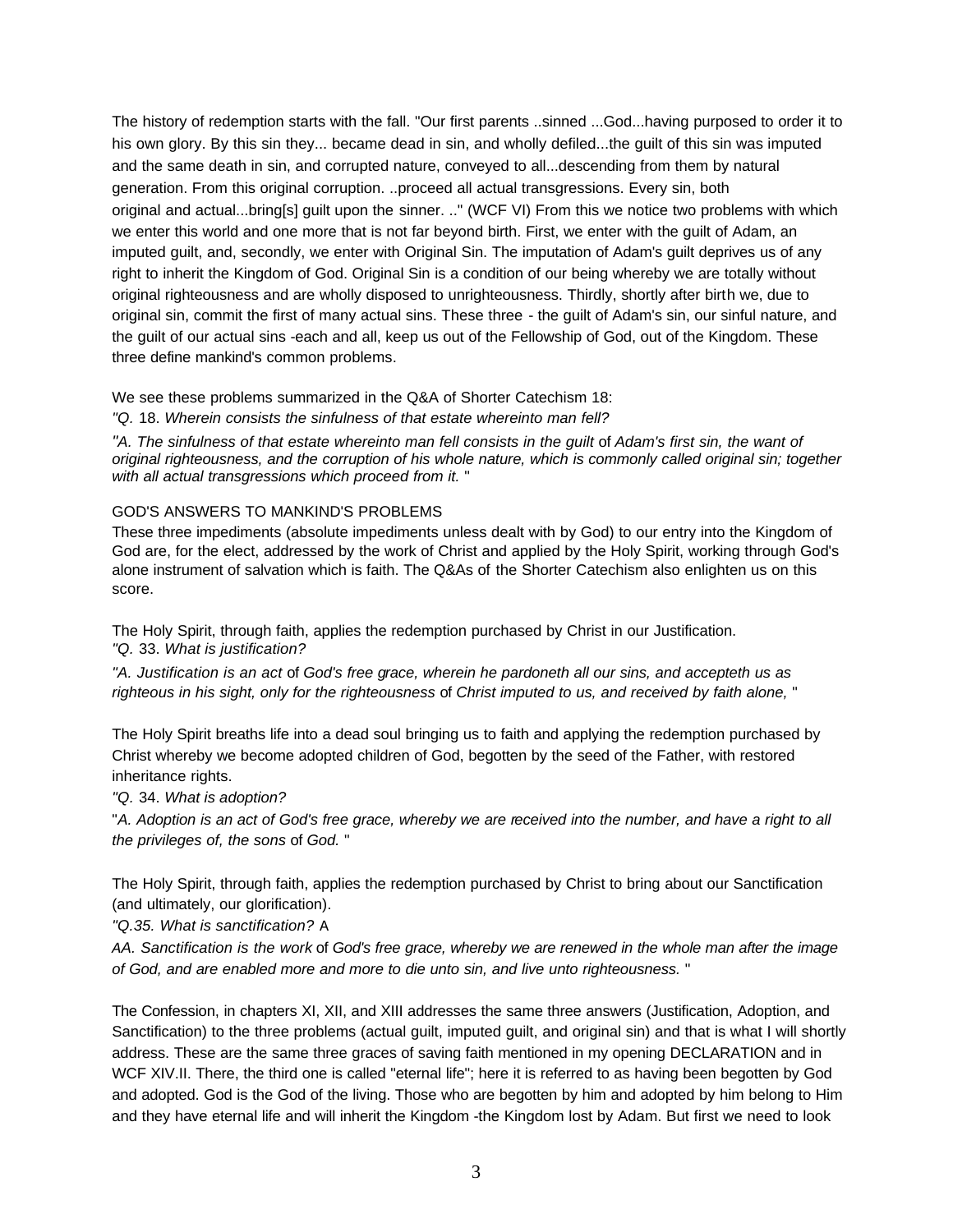at God's eternal plan and at the work of Christ.

# GOD'S PURPOSE AND PLAN

God had a purpose and a plan for all of creation and history, including the fall of Adam, before he brought any of it to pass. Insight into this purpose and plan is received from Scripture, one notable place being Romans 8:29-30, "For whom he did foreknow, he also did predestinate to be conformed to the image of his Son, that he might be the firstborn among many brethren. Moreover whom he did predestinate, them he also called: and whom he called, them he also justified: and whom he justified, them he also glorified." It is to be noted from this text that God's stated purpose here is to establish His Son as "the firstborn among many brethren". To that end he had to create people who would "be conformed to the image of his Son". It is not possible that any could be a brother to Jesus Christ and enjoy with Christ, in the Kingdom of Heaven, the presence of God the Father except that one be fully conformed to the image of Christ in true and personal righteousness and holiness. Neither the imputation of the righteousness of Christ, which all Christians receive at justification, nor the infusion of the righteousness of Christ (a false and non-existent concept taught by the Roman Catholic Church) -can suffice for that purpose. Christ does not have an imputed righteousness; His righteousness is real and personal. If we are to be conformed to his image, we too must have a real and personal righteousness.<sup>1</sup> Furthermore, it is to be noted that this passage does not say that we are predestinated to Heaven. It says we are predestinated to be conformed to the image of His Son. Heaven is consequent to that which follows upon the predestination. It is to be noticed in this passage that there is an unbreakable chain of events starting with God having a love beforehand for certain people ("whom He did foreknow"). Each and every one, with no exception, who was foreknown, was then predestined, called, justified, and glorified. Not one of those who were foreknown failed to be glorified. This glorification of which Paul speaks is the final step in the process of conforming them to the image of Christ.

Those glorified are conformed in righteousness and holiness (the word I use is conformed, not confirmed). They cannot. die because they are brothers to Christ, inheriting the Kingdom with Christ. They are crowned with Glory (I Peter 5:4), Righteousness (II Timothy 4:8), and Immortality (James 1:12). This Glory, this Righteousness, this Immortality, will not fade away (I Peter 5:4), and they are incorruptible (1 Corinthians 9:25). They will last forever. Those who share in the glory will be righteous and immortal; these three are inseparable because he who has one will have the others; it is not possible to have one without the others.

# THE WORK OF CHRIST

 $\overline{a}$ 

The task and objectives of the work of Christ, including that of the Holy Spirit, are well seen in Section VI of chapter III of WCF. "As God hath appointed the elect unto glory, so hath he, by the eternal and most free purpose of his will, foreordained all the means thereunto. Wherefore, they who are elected, being fallen in Adam, are redeemed by Christ, are effectually called unto faith in Christ by his Spirit working in due season, are justified, adopted, sanctified, and kept by his power, through faith, unto salvation. Neither are any other redeemed by Christ, effectually called, justified, adopted, sanctified, and saved, but the elect only." One will note that the chain begins with the appointment of the elect unto glory and proceeds to the foreordaining of the means of getting them to glory. Then, starting with those who are elect among the fallen (the fallen being all mankind), we see them redeemed by Christ, called to faith, justified, adopted, sanctified, and kept by Christ's power, all through faith, unto salvation. From Scripture we know that faith is an instrument used by the Holy Spirit in applying salvation to the individual throughout the ages of history. And so we understand that the Holy Spirit called and caused us to respond in faith. The Holy Spirit gave to us faith in the atoning death of Jesus unto justification. The Holy Spirit through

 $1$  The first citation in specification one of the Wilkening charge.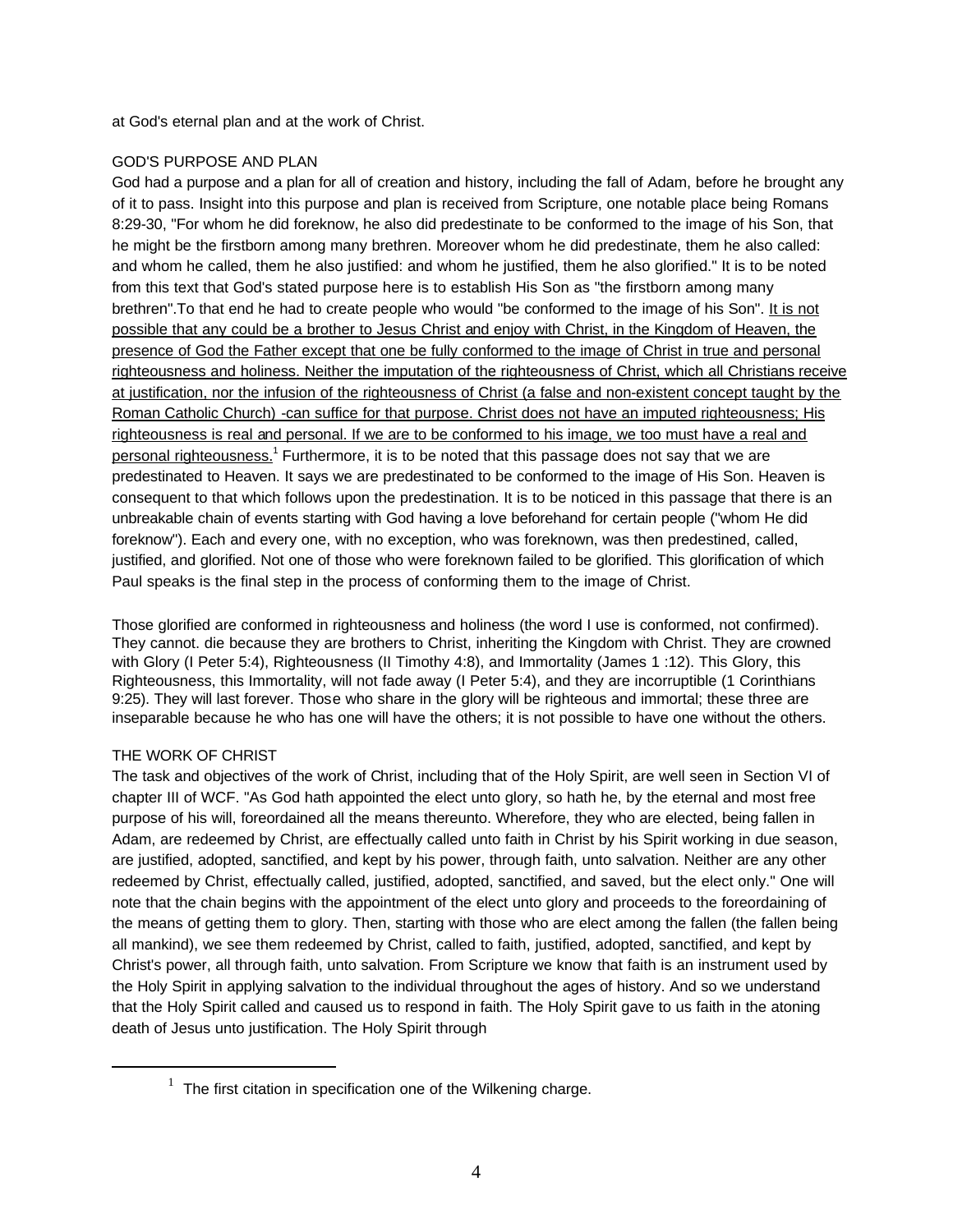faith grants us adoption. The Holy Spirit through faith sanctifies us. The Holy Spirit through faith keeps us. All of this unto salvation. Those who teach that these (calling, faith, adoption, sanctification, perseverance) are not all of the essence of Christ's accomplished salvation as applied to us by the Holy Spirit of Christ, teach incorrectly.

# **JUSTIFICATION**

All those whom God calls he freely justifies, not by infusing righteousness into them but by imputing the righteousness of Christ to their account by virtue of the merit of the life and death of Christ. Neither faith, nor the act of believing. nor any other evangelical obedience, is credited to them, only the active and passive obedience of Christ. The Christian receives and rests upon Him and His righteousness alone, by faith alone, which is a gift alone of God and nothing of man. Faith is the alone instrument of justification. Yet, faith is never alone in the person justified but is always and ever accompanied with all other saving graces, and is no dead faith. but always works by love. WCF XI.I and II James 2:8;26 Galatians 5:5-6

# ADOPTION

All those that are justified are, for the sake of Christ and in fulfillment of the terms of the Covenant of Grace, adopted as the Children of God. As heirs of everlasting life, they inherit the promises. Christ declared that it is the Father's good pleasure to give them the kingdom. These are those who have within themselves a new man created after the image of God by means of being begotten from above by the seed of God -the new birth. We, all Christians, truly are Children of the King; our spirits now, our bodies at the resurrection. We are no longer merely sons of Adam; we are Sons of the Living God, Brothers of Christ Jesus. Children who are being and will be fully conformed to the image of Christ Jesus. WCF XII.I

# **SANCTIFICATION**

All those who are called and justified in Christ Jesus, all those who are begotten from above by the seed of the Father as applied by the Holy Spirit, have a new heart created within them and are given the gift of the Holy Spirit, in fulfillment of the promises of Ezekiel 36:16-28 and Jeremiah 31:31-34. God causes them to be really and personally sanctified, not by infusion of the righteousness of Christ nor by imputation of the same, but by the action of the Holy Spirit upon them, through faith, based on the virtue of Christ's death and resurrection. This Holy Spirit dwelling within them causes them to walk in righteousness before the Lord, keeping His laws and His ordinances. This promise, and its fulfillment, is for the Christians of this age. It does not await either a partial or a total fulfillment in some supposed future millennial age. Sanctification is the gift of God given through faith in the Lord Jesus Christ based on the merits of Christ to all the Children of God in this day and age. Through this sanctification the dominion of this body of sin (original sin dwelling therein) is destroyed and the people of God are, in this life, now, quickened and strengthened to the practice of true holiness without which no man shall see the Lord. This sanctification is imperfect in this life and yet through the continual work of the Holy Spirit the new man does overcome the flesh and so we grow in grace perfecting holiness in the fear of God. The process of sanctification will be completed at the Glorification. WCF XIII.I to III Hebrews 8:1-13 Hebrews 12:14

# SAVING FAITH

Faith is a gift of God to the Christian given by virtue of the Covenant of Grace and based on the merits of Christ. It is a work of the Holy Spirit in the heart of the Christian both drawing him to Christ and sustaining him in Christ throughout his earthly journey. It is God's alone instrument of salvation but it is never alone but is always accompanied by all those other saving graces given by God to each and every one of His Children. Of this faith the Westminster Confession of Faith rightly declares:

"XIV.I. The grace of faith, whereby the elect are enabled to believe to the saving of their souls, is the work of the Spirit of Christ in their hearts, and is ordinarily wrought by the ministry of the Word, by which also, and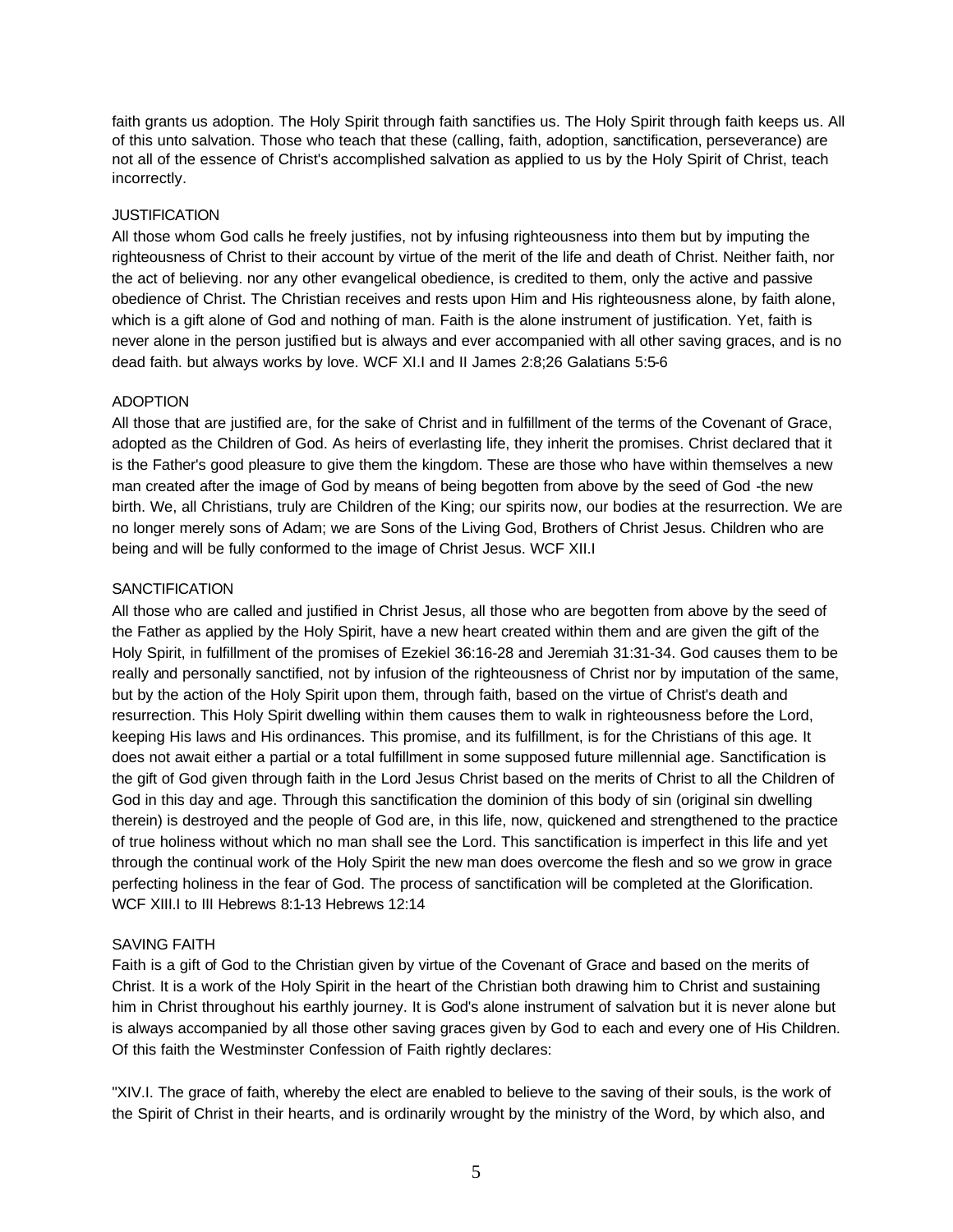by the administration of the sacraments, and prayer, it is increased and strengthened.

"XIV.II. By this faith, a Christian believeth to be true whatsoever is revealed in the Word, for the authority of God himself speaking therein; and acteth differently upon that which each particular passage thereof containeth; yielding obedience to the commands, trembling at the threatenings, and embracing the promises of God for this life, and that which is to come. But the principal acts of saving faith are accepting, receiving, and resting upon Christ alone for justification, sanctification, and eternal life, by virtue of the covenant of grace."

To this faith, **nothing** can be added.

# SUMMARIZING GOD'S ANSWER TO OUR PROBLEMS

Thus we see that the Covenant of Grace produces the graces of salvation addressing not only man's actual sins committed, but also his sinfulness (the original sin with which he was individually created by natural generation) and his loss of an inheritance right to the Kingdom due to the imputed guilt for Adam's sin. We see that all three of God's solutions for our problems are given by grace through faith and that all are none of ourselves. Before I conclude, I wish to speak briefly of Good Works, of The Final Judgement, and of The Ordinances.

# GOOD WORKS

Good works always adorn the profession of the gospel and they serve the purpose of glorifying God. Believers are the workmanship of God. They are created in Christ Jesus unto good works that God has before ordained that they should walk therein, that, having their fruit unto holiness, they may have the end, eternal life. The good works of a Christian are not meritorious toward salvation but they are intrinsically good, for they are a work of God the Holy Spirit who both causes God's Children to will and to actually do them. (WCF XVI. I through VI) God's people walk with God by faith in this world. This walk is not perfect (due to indwelling sin) but it is real. Good works are not added to faith for salvation.

Good works are the certain fruit of the sanctifying work of the Holy Spirit working through faith in the life of the believer and will be the evidence on the Day of Judgement that God is righteous and just in all His judgements. (Romans 2:1-16)

### THE FINAL JUDGEMENT

 $\overline{a}$ 

God has appointed a day when he will judge the world in righteousness. All persons who have lived upon the earth shall appear before the tribunal of Christ to give account of their thoughts, words, and deeds; and to receive according to what they have done in the body, whether good or bad. On That Great Day, the Day of Judgement, God's righteous judgement will be revealed. God will then give to each person according to what he has done. To those who by persistence in doing good {we Presbyterians call this perseverance) seek glory , honor, and immortality, he will give eternal life. For those who are self-seeking and who reject the truth and follow evil, there will be eternal wrath and anger and destruction from before the face of the Lord. It is those who obey the law who will be declared righteous on that Day of Judgement. <sup>2</sup> WCF XXXIII.I and II Romans 2:1-16

Those who teach that the purpose of the Day of Judgement is not to reveal God's righteousness in His judgements (judgements that will be unto eternal life or death in accord with what men have done on this earth), but rather only to determine types and degrees of rewards to be given to Christians, are in error.

 $2<sup>2</sup>$  The second citation in specification one of the Wilkening charge.